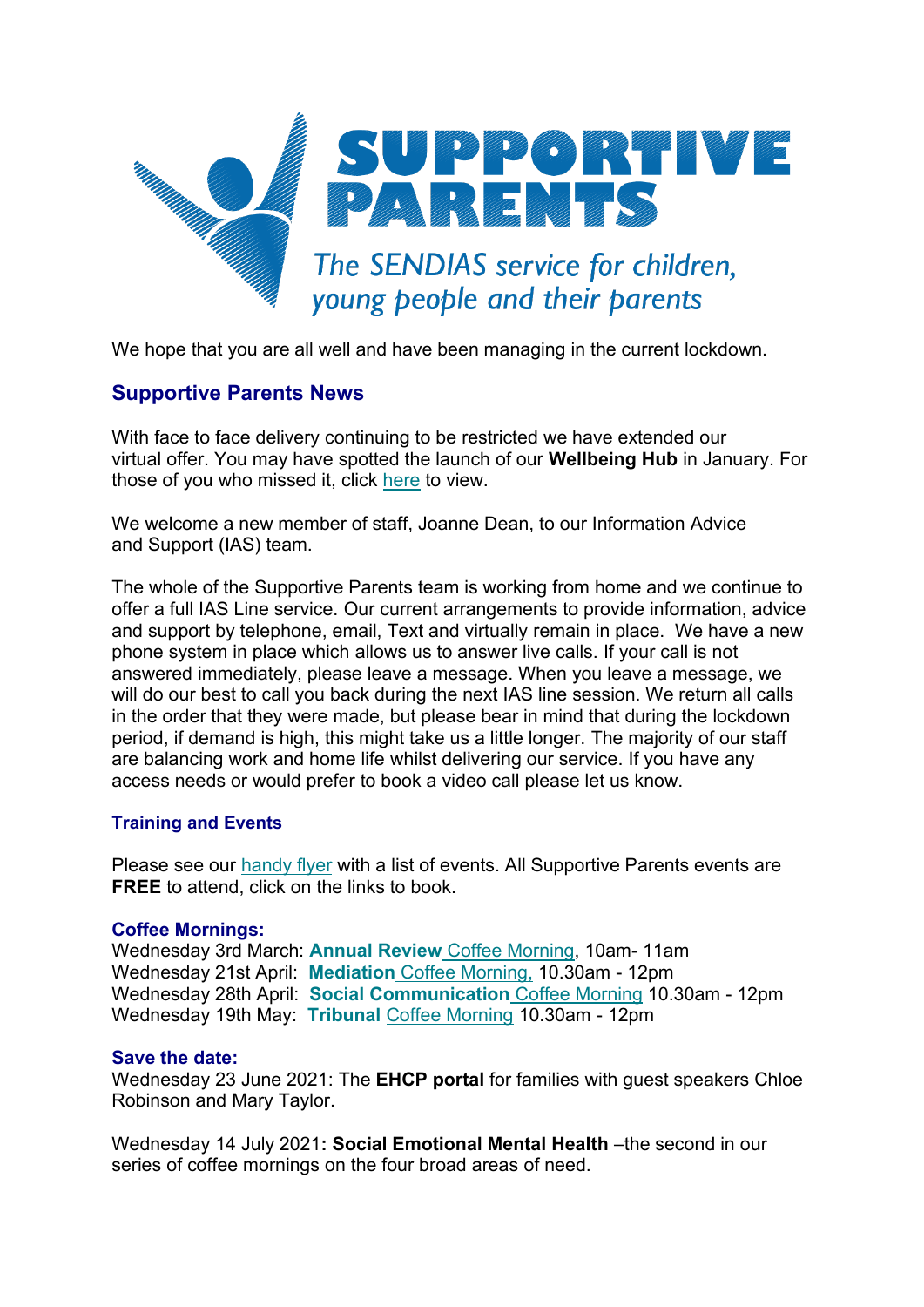#### **Surgeries**

Come and meet one of our team and receive one-to-one help and support with your query about your child's special educational needs. Bookable 30-minute time slots available.

We're happy to look at paperwork, give you guidance about filling in forms and discuss next steps with you. Click on the surgery event date for more info and to book your slot. Please note this is not a 'drop-in' event.

## **Evening**

[Tuesday 9th March:](https://www.eventbrite.co.uk/e/bristol-evening-send-surgery-virtual-or-phone-tuesday-9th-march-2021-tickets-129205524201) Evening SEND Surgery, bookable 1:1 appointments, 6-8pm Save the date: Tuesday 11 May and Tuesday 6th July: Evening SEND Surgery, 6- 8pm

# **Daytime**

[Wednesday 21st April:](https://www.eventbrite.co.uk/e/bristol-daytime-send-surgery-virtual-or-phone-wednesday-21st-april-2021-tickets-138775161243) Daytime SEND Surgery, bookable 1:1 appointments 1.30- 2.30pm Save the date: Daytime SEND Surgery: Wednesday 16th June 2021

## **Other Local Events and Support**

**Families in Focus**. You can download or read the latest bulletin [here.](https://www.supportiveparents.org.uk/families-in-focus-bulletin/) Lots of ideas and sources of support for the whole family.

**Full Circle Parents & Carers Speak.** Docklands Parent and Carers support meeting has successfully moved online and renamed Parents & Carers Speak. Parents and Carers Speak is an informal group run by parents and carers for parents and carers with support from Full Circle Youth services and Bristol City Council Safer Options staff team.  They meet monthly on first Wednesday the month, their next meeting is March 4<sup>th</sup> 3-5pm. For further details see [here](https://drive.google.com/file/d/1YKMwMbG1zY4qrDU0AA_mSX9L-fGTi8Rl/view).

**Bristol Parent Carer Forum** are hosting a free virtual coffee morning to bring parent carers together to offer support, suggestions and encouragement. When: On Thursday 25 February 2021 at 10.30am. For more information or to book your free place, click [here.](https://www.eventbrite.co.uk/e/bristol-parent-carers-february-2021-virtual-coffee-morning-tickets-138647599703?fbclid=IwAR06IXi_hDFbGxMU8tGKMyy4zxSztlY0sSZ0HOoTxX4ihLCqPPqSN-WaDzY)

**Children's Scrapstore**: Craft Ideas — [Children's Scrapstore](https://www.childrensscrapstore.co.uk/craftideas) – lots of ideas for crafting with children of all ages and abilities.

## **Consultation and Feedback**

Your views matter! We really want to know how our service can be of most use to you. As the roll out of COVID vaccines starts we look forward to meeting in person again.

While we will be glad to put the difficulties of this period behind us, we are keen to embrace the positives. Delivering our services remotely has some advantages. Some people find it easier to attend virtual events and they can be organised more readily and offered across the whole of the city. **We would like to hear your views so that we can develop our service offer**. Please spend just a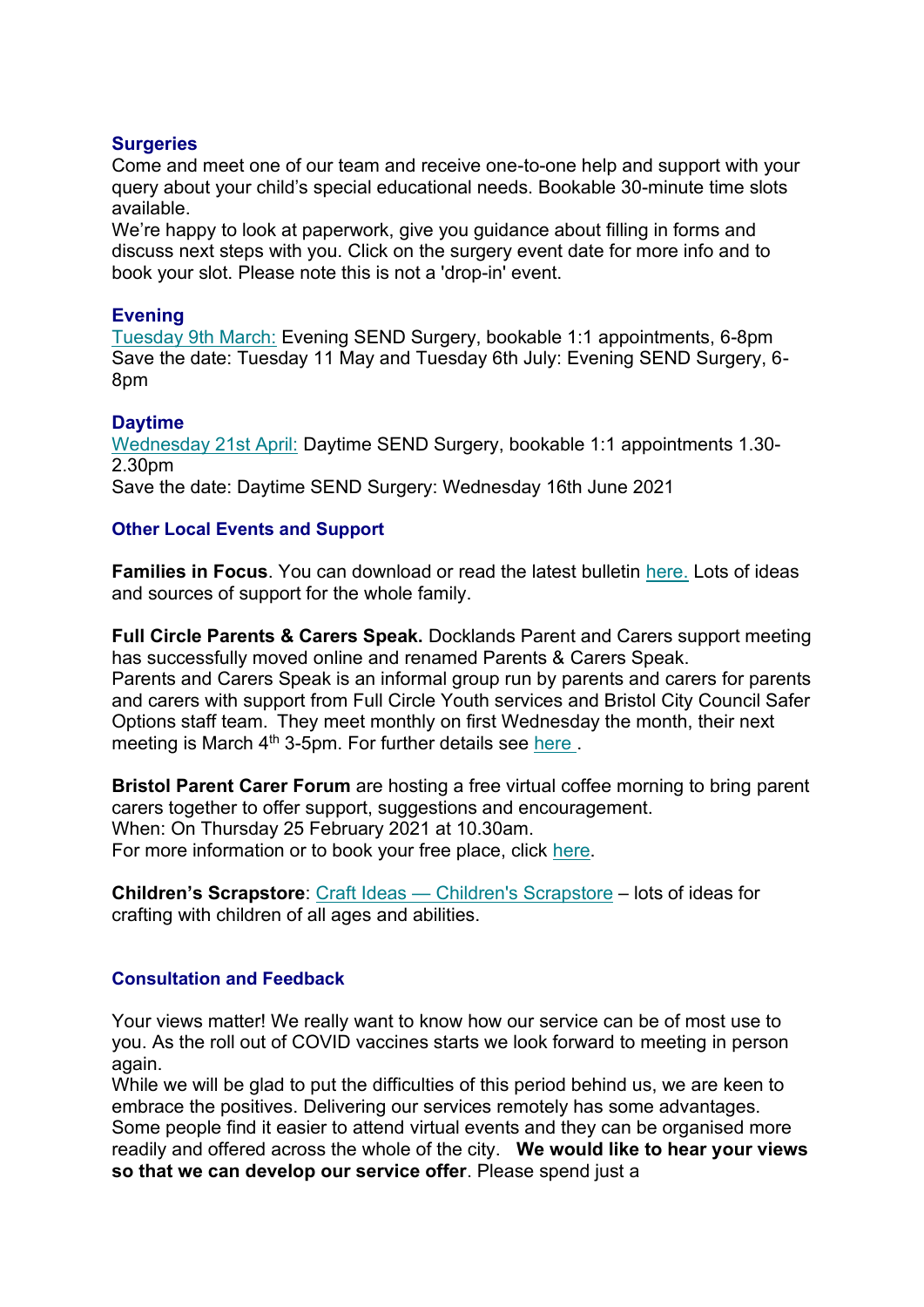minute responding to our survey about our future virtual service offer [here.](https://www.surveymonkey.co.uk/r/SPservicespostlockdown)

The local authority is consulting on how it can improve SEND services in Bristol. There are two surveys; one for parents and carers and one for children and young people.

To take part in our SEND surveys, click on the following links:

- [Parents and carers SEND survey](https://bristol.citizenspace.com/education-skills/send-parent-carer-spring-2021)
- [Children and young people survey](https://bristol.citizenspace.com/education-skills/send-children-and-young-people-survey-2021/)

Both surveys are open until 5 March.

**UK Disability Survey.** The Cabinet Office Disability Unit want to hear from you. All views will be used to shape the delivery of the plans they set out in the forthcoming Strategy. The survey is available in Easy Read and BSL. Written responses can be sent to: **[DUCitizenspace@cabinetoffice.gov.uk](mailto:DUCitizenspace@cabinetoffice.gov.uk)**. A braille version is available on request and blind or partially sighted people who are having difficulty filling in the online survey can email RNIB for advice or support at: [campaigns@rnib.org.uk.](mailto:campaigns@rnib.org.uk) You can complete the survey [here.](https://disabilityunit.citizenspace.com/cabinet-office/ukdisabilitysurvey/)

**Social Care Review.** An independent [review of children's social care](https://www.gov.uk/government/groups/independent-review-of-childrens-social-care) has been announced by the government (15 January 2021). To find out more about the terms of reference and how to take part click [here.](https://www.gov.uk/government/groups/independent-review-of-childrens-social-care)

**Mental Health Act Consultation.** Following a review of the Mental Health Act (2017), it concluded that the law is not always working as well as it should for patients, their families and carers. You can take part in a [consultation](https://www.gov.uk/government/consultations/reforming-the-mental-health-act) on ideas to make the law work better for people being looked after.

**Covid 19 Consultation Opportunity.** The Covid-19 pandemic has brought unprecedented challenges to all children and young people, and these can be particularly hard for those young people with a special educational need and/or a disability (SEND). NCB is currently doing a national consultation to hear from children and young people with SEND, aged between 5-25, about the impact of the pandemic on them - how lockdown has impacted their support network, academic goals, and social and emotional wellbeing and what can be learned from this. To find out more and to give your feedback please click [here.](https://councilfordisabledchildren.org.uk/news-opinion/news/covid-19-consultation-opportunity)

## **Education and SEND**

#### **Resources**

**NEW Resource!** Our latest resource is called **[Specifying provision in an EHCP](https://www.supportiveparents.org.uk/wp-content/uploads/2021/01/Specifying-provision-in-an-EHC-Plan.pdf)**. We receive lots of enquiries about how specific wording in EHCP's should be. This is a guide for parents and carers to learn about the requirements of support written in an education health and care plan.

**SEN Support in Schools.** Another area we always receive lots of enquiries about is SEN support in schools, which our [infographic series](https://www.supportiveparents.org.uk/resources/information-series/) this month is based on. Further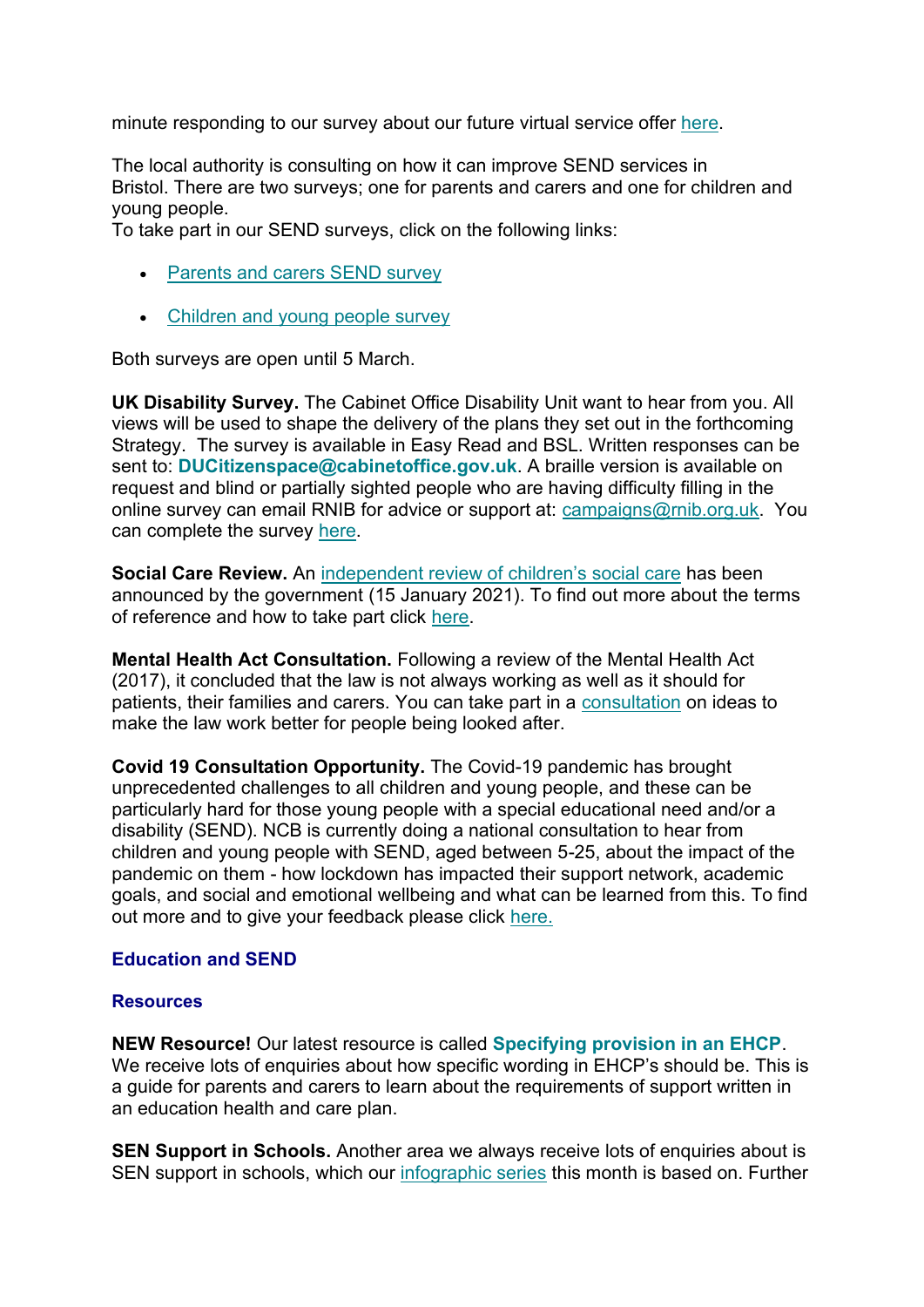resources such as our Guide to SEN Support can also be found on our [website.](https://www.supportiveparents.org.uk/wp-content/uploads/2020/02/3-SEN-Support-Bristol.pdf)

#### **National Resources**

**Contact.** Currently are offering virtual information and advice workshops on a wide range of topics on SEND. For more information on these and to book please click [HERE.](https://www.contact.org.uk/help-for-families/family-workshops-events/)

**Young Minds.** Tips, advice and where you can get support for your mental health during the coronavirus pandemic. Please click [HERE.](https://youngminds.org.uk/find-help/looking-after-yourself/coronavirus-and-mental-health/)

**National Autistic Society.** Latest guidance, updates and resources on coronavirus for autistic people, their families and professionals. Please find this [HERE.](https://www.autism.org.uk/advice-and-guidance/topics/coronavirus)

**Mental health and wellbeing advice.** [Anna Freud National Centre for Children and](https://www.annafreud.org/parents-and-carers/)  [Families](https://www.annafreud.org/parents-and-carers/) has lots of helpful resources for families which may be of particular help at the moment. They provide advice and guidance for parents and carers to help support a child or young person experiences poor mental health or wellbeing.

#### **Local News**

The local authority & CCG have published an update on their progress against the **[Written Statement of Action.](https://www.bristol.gov.uk/documents/2193095/3723863/Final+Bristol+Local+Area+WSoA+Update+for+publication+-+November+2020.pdf/f0be2e59-e8c1-f9bf-650e-cb0f9ff1c16d)** The next meeting of [Bristol Schools Forum](https://democracy.bristol.gov.uk/mgCommitteeDetails.aspx?ID=481) is due to take place on 30 March 2021 by zoom. The meeting is open to all. The agenda will be available a week before the meeting. To find out more about the forum, see [here.](https://www.bristol.gov.uk/resources-professionals/schools-forum)

#### **National News**

**Great news for SEND funding.** Over £42 Million has been made available to help raise educational standards, improve services and provide practical support to children with special educational needs and disabilities. Click [here](https://councilfordisabledchildren.org.uk/news-opinion/news/over-%C2%A342-million-support-extended-children-send) to find out more.

**IPSEA – Update on Covid-19, school reopening and SEN provision.** Updated information regarding school closures, who is eligible to attend school and the support to be given whether in school, post 16 education or accessing remote learning. Please click [here.](https://www.ipsea.org.uk/news/ipsea-update-on-covid-19-school-closures-and-sen-provision)

**Government Guidance: Restricting attendance during the national lockdown: schools.** A link to the most recent government guidance around attendance in schools can be found [here.](https://assets.publishing.service.gov.uk/government/uploads/system/uploads/attachment_data/file/958906/Restricting_attendance_during_the_national_lockdown_schools_guidance.pdf)

**High-quality remote education.** The DfE [has set out requirements](https://www.gov.uk/government/publications/actions-for-schools-during-the-coronavirus-outbreak) for schools to provide high-quality remote education when children are unable to attend school. Ofsted has announced that it will look at how well schools are educating pupils in the current circumstances. Parents and carers should first raise their concerns with the teacher or head teacher. If issues are not resolved, parents can [report the matter to](https://contact.ofsted.gov.uk/online-complaints)  [Ofsted.](https://contact.ofsted.gov.uk/online-complaints)